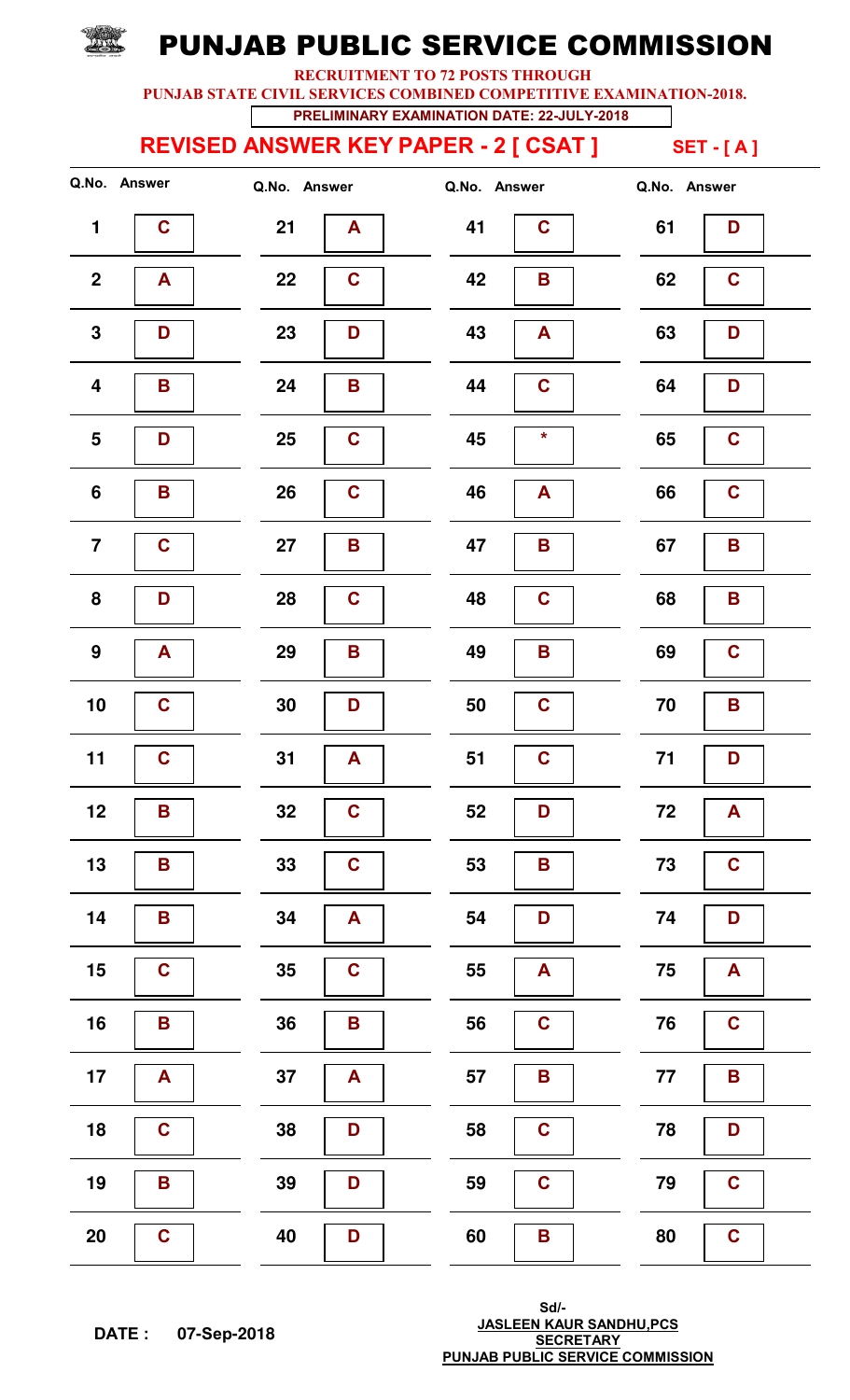RECRUITMENT TO 72 POSTS THROUGH

PUNJAB STATE CIVIL SERVICES COMBINED COMPETITIVE EXAMINATION-2018.

PRELIMINARY EXAMINATION DATE: 22-JULY-2018

REVISED ANSWER KEY PAPER - 2 [ CSAT ] SET - [ B ]

|                         | Q.No. Answer | Q.No. Answer      | Q.No. Answer      | Q.No. Answer        |
|-------------------------|--------------|-------------------|-------------------|---------------------|
| $\mathbf{1}$            | A            | 21<br>B           | 41<br>$\mathbf c$ | 61<br>B             |
| $\boldsymbol{2}$        | $\mathbf C$  | 22<br>A           | $\mathbf C$<br>42 | 62<br>D             |
| $\mathbf 3$             | B            | $\mathbf C$<br>23 | 43<br>D           | 63<br>$\mathbf{A}$  |
| $\overline{\mathbf{4}}$ | D            | 24<br>D           | 44<br>$\mathsf B$ | $\mathbf C$<br>64   |
| $5\phantom{1}$          | D            | 25<br>B           | 45<br>D           | 65<br>D             |
| $6\phantom{a}$          | $\mathbf C$  | 26<br>$\mathbf C$ | 46<br>A           | 66<br>A             |
| $\overline{7}$          | D            | 27<br>B           | $\mathbf c$<br>47 | 67<br>$\mathbf C$   |
| 8                       | A            | 28<br>D           | 48<br>B           | 68<br>B             |
| 9                       | $\mathbf C$  | 29<br>$\mathbf C$ | $\mathbf C$<br>49 | 69<br>D             |
| 10                      | B            | 30<br>$\mathbf C$ | $\mathbf C$<br>50 | $\mathbf C$<br>70   |
| 11                      | B            | 31<br>D           | B<br>51           | $71$<br>$\mathbf C$ |
| 12                      | $\mathbf C$  | 32<br>$\mathbf C$ | 52<br>D           | 72<br>$\mathbf{A}$  |
| 13                      | B            | 33<br>B           | $\mathbf C$<br>53 | $\mathbf C$<br>73   |
| 14                      | B            | 34<br>A           | 54<br>D           | $\mathbf C$<br>74   |
| 15                      | $\mathbf C$  | 35<br>$\mathbf C$ | 55<br>D           | 75<br>A             |
| 16                      | $\mathbf C$  | $\star$<br>36     | $\mathbf C$<br>56 | $\mathbf C$<br>76   |
| 17                      | B            | 37<br>A           | 57<br>$\mathbf C$ | 77<br>$\mathbf B$   |
| 18                      | A            | 38<br>B           | 58<br>B           | 78<br>A             |
| 19                      | $\mathbf C$  | 39<br>$\mathbf C$ | 59<br>B           | 79<br>D             |
| 20                      | B            | 40<br>Β           | 60<br>$\mathbf C$ | 80<br>D             |

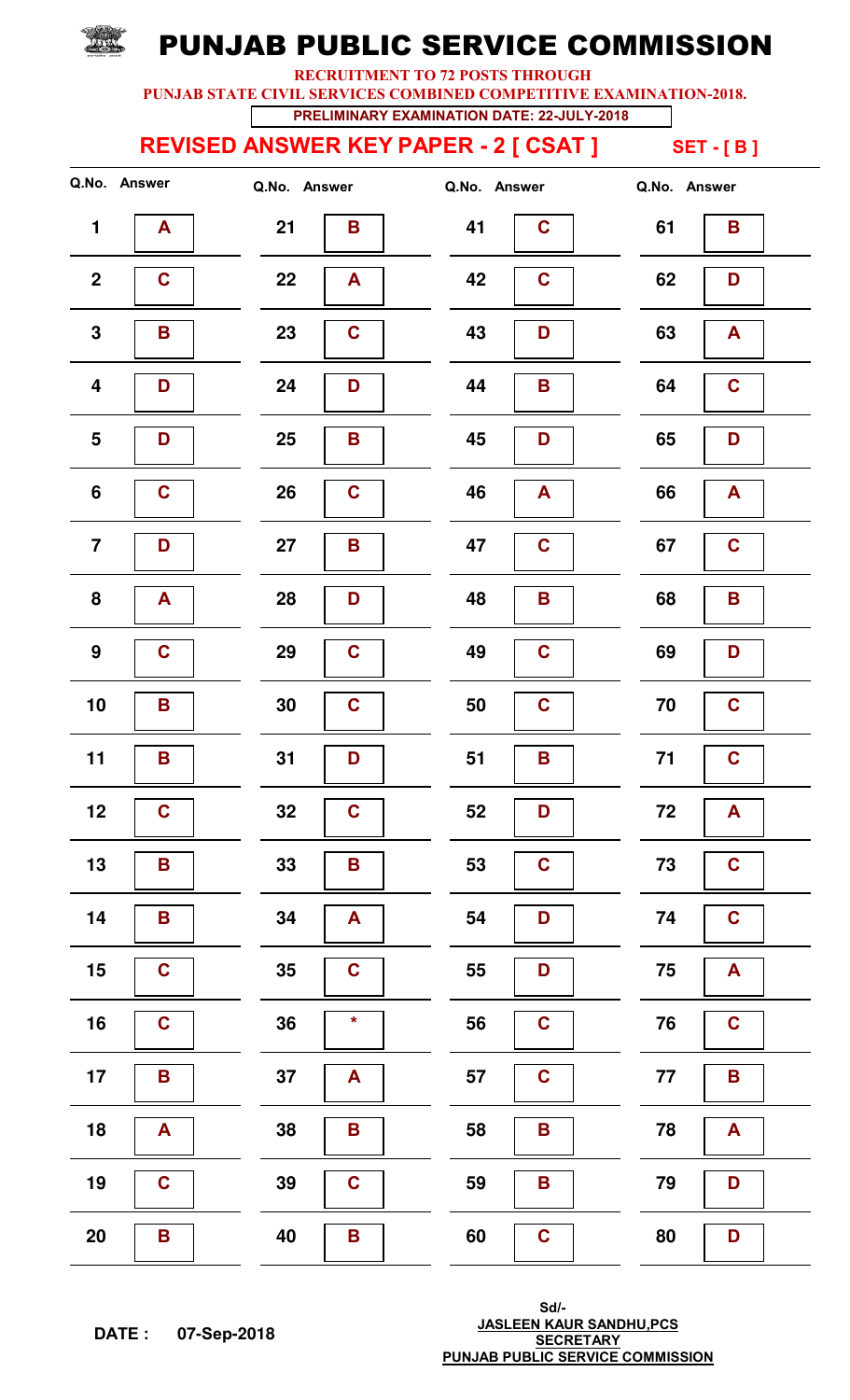RECRUITMENT TO 72 POSTS THROUGH

PUNJAB STATE CIVIL SERVICES COMBINED COMPETITIVE EXAMINATION-2018.

PRELIMINARY EXAMINATION DATE: 22-JULY-2018

REVISED ANSWER KEY PAPER - 2 [ CSAT ] SET - [ C ]

**TANNEL** 

|                         | Q.No. Answer            | Q.No. Answer       | Q.No. Answer                  | Q.No. Answer        |
|-------------------------|-------------------------|--------------------|-------------------------------|---------------------|
| $\blacksquare$          | D                       | 21<br>D            | 41<br>$\mathbf C$             | 61<br>$\mathbf C$   |
| $\boldsymbol{2}$        | B                       | 22<br>$\mathsf B$  | 42<br>D                       | 62<br>$\mathbf C$   |
| $\mathbf 3$             | D                       | 23<br>$\mathsf{A}$ | 43<br>D                       | 63<br>A             |
| $\overline{\mathbf{4}}$ | A                       | $\mathbf C$<br>24  | 44<br>$\mathbf c$             | 64<br>$\mathbf C$   |
| $\overline{\mathbf{5}}$ | $\mathbf C$             | $\mathbf C$<br>25  | $\mathbf C$<br>45             | 65<br>B             |
| $\boldsymbol{6}$        | D                       | 26<br>$\mathsf B$  | B<br>46                       | 66<br>A             |
| $\overline{7}$          | A                       | 27<br>D            | 47<br>B                       | 67<br>D             |
| ${\bf 8}$               | $\mathbf C$             | 28<br>$\mathbf C$  | $\mathbf c$<br>48             | 68<br>D             |
| 9                       | B                       | $\mathbf C$<br>29  | B<br>49                       | 69<br>D             |
| 10                      | $\mathbf C$             | 30<br>B            | 50<br>D                       | 70<br>$\mathbf C$   |
| 11                      | $\mathbf C$             | 31<br>D            | 51<br>A                       | 71<br>B             |
| 12                      | B                       | 32<br>B            | 52<br>$\mathbf C$             | 72<br>A             |
| 13                      | $\mathbf B$             | 33<br>D            | 53<br>D                       | 73<br>$\mathbf C$   |
| 14                      | $\overline{\mathbf{B}}$ | 34<br>A            | 54<br>A                       | *<br>74             |
| 15                      | $\mathbf C$             | 35<br>$\mathbf C$  | 55<br>$\mathbf C$             | 75<br>A             |
| 16                      | $\mathbf C$             | 36<br>B            | $\overline{\mathbf{B}}$<br>56 | 76<br>B             |
| 17                      | $\overline{\mathbf{B}}$ | $\mathbf C$<br>37  | 57<br>D                       | $\mathbf C$<br>$77$ |
| 18                      | $\mathbf C$             | 38<br>$\mathbf C$  | 58<br>$\mathbf C$             | 78<br>B             |
| 19                      | $\overline{\mathbf{B}}$ | 39<br>B            | $\mathbf C$<br>59             | 79<br>$\mathbf C$   |
| <b>20</b>               | A                       | 40<br>D            | 60<br>A                       | 80<br>$\mathbf C$   |